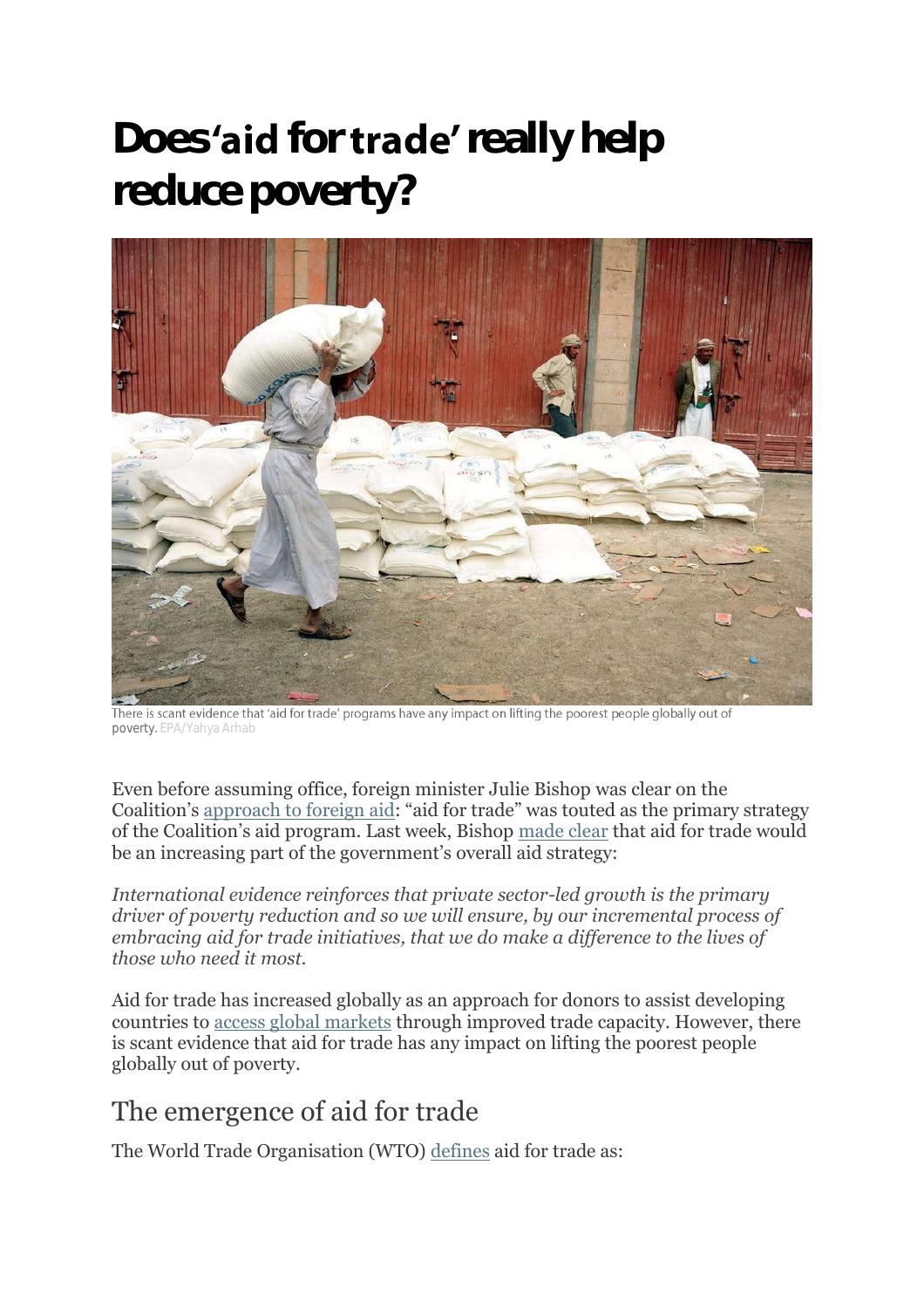*… about assisting developing countries to increase exports of goods and services, to integrate into the multilateral trading system, and to benefit from liberalised trade and increased market access.*

Aid for trade includes [support through](http://www.oecd.org/trade/aft/promotingeffectiveaidfortrade.htm) trade policy, economic infrastructure, building productive capacity, and trade-related adjustment. Australia supports a variety of aid for trade initiatives, through multilateral, regional and bilateral approaches.

Examples of Australia's support [include](http://www.dfat.gov.au/trade/aid-for-trade/) the WTO Global Trust Fund, which helps developing countries engage more effectively in multilateral trade negotiations and implement their WTO membership commitments. Aid for trade definitions and Australia's aid for trade programs are aimed squarely at national-to-regional scale trade relations and engagement.

Aid for trade gained prominence in 2005, when WTO member states agreed a [greater](http://www.traidcraft.co.uk/international_development/policy_work/policy_resources/policy_reports)  [need existed](http://www.traidcraft.co.uk/international_development/policy_work/policy_resources/policy_reports) for structured trade-related aid assistance. Since then, development agendas and policies of donor countries have changed markedly as the focus on trade as a form of aid has taken hold.

Aid for trade now constitutes around [one-third of Official Development](http://devpolicy.org/understanding-aid-for-trade-part-two-a-critique-20140302/)  [Assistance](http://devpolicy.org/understanding-aid-for-trade-part-two-a-critique-20140302/) (ODA) globally. Asia is the largest recipient region of aid for trade, receiving US\$17 billion in the [latest OECD estimates.](http://dx.doi.org/10.1787/aid_glance-2013-en)

## Impact on poverty and measuring benefits

Despite the growth in aid for trade interventions globally, critics argue that there remains a [lack of data](http://www.traidcraft.co.uk/international_development/policy_work/policy_resources/policy_reports) on if, how, and to what extend aid for trade interventions [impact on levels of poverty.](http://www.aph.gov.au/DocumentStore.ashx?id=741f9399-a3a7-45e5-bdb1-915ccf5d96aa&subId=251335)

While studies are emerging that aim to assess the aid for trade ["lessons from the](http://www.ictsd.org/themes/development-and-ldcs/research/evaluating-aid-for-trade-on-the-ground-lessons-from-bangladesh)  [ground"](http://www.ictsd.org/themes/development-and-ldcs/research/evaluating-aid-for-trade-on-the-ground-lessons-from-bangladesh), most fail to provide details of local impacts of aid for trade, instead focusing on macro-level results.

And as is the case with many evaluations, causal linkages between aid for trade interventions and poverty are based on assumptions and are inherently [difficult to](http://www.oecd-ilibrary.org/development/aid-for-trade-at-a-glance-2013_aid_glance-2013-en)  [measure,](http://www.oecd-ilibrary.org/development/aid-for-trade-at-a-glance-2013_aid_glance-2013-en) posing a challenge for donors as well as NGOs that may begin incorporating aid for trade into their programming in order to access funds through the aid program. Guidelines on how to measure or evaluate aid for trade interventions are lacking, posing a barrier to improving the approach globally.

A recent World Bank [report](http://elibrary.worldbank.org/doi/book/10.1596/1813-9450-6742) also notes that the high cost of impact evaluations acts as a deterrent to undertaking such assessments. Given the Australian government's calls for tightened accountability and a greater emphasis on rigorous performance measurement, this presents a challenge if aid for trade is to be "the cornerstone of our aid policy", as **Bishop says**.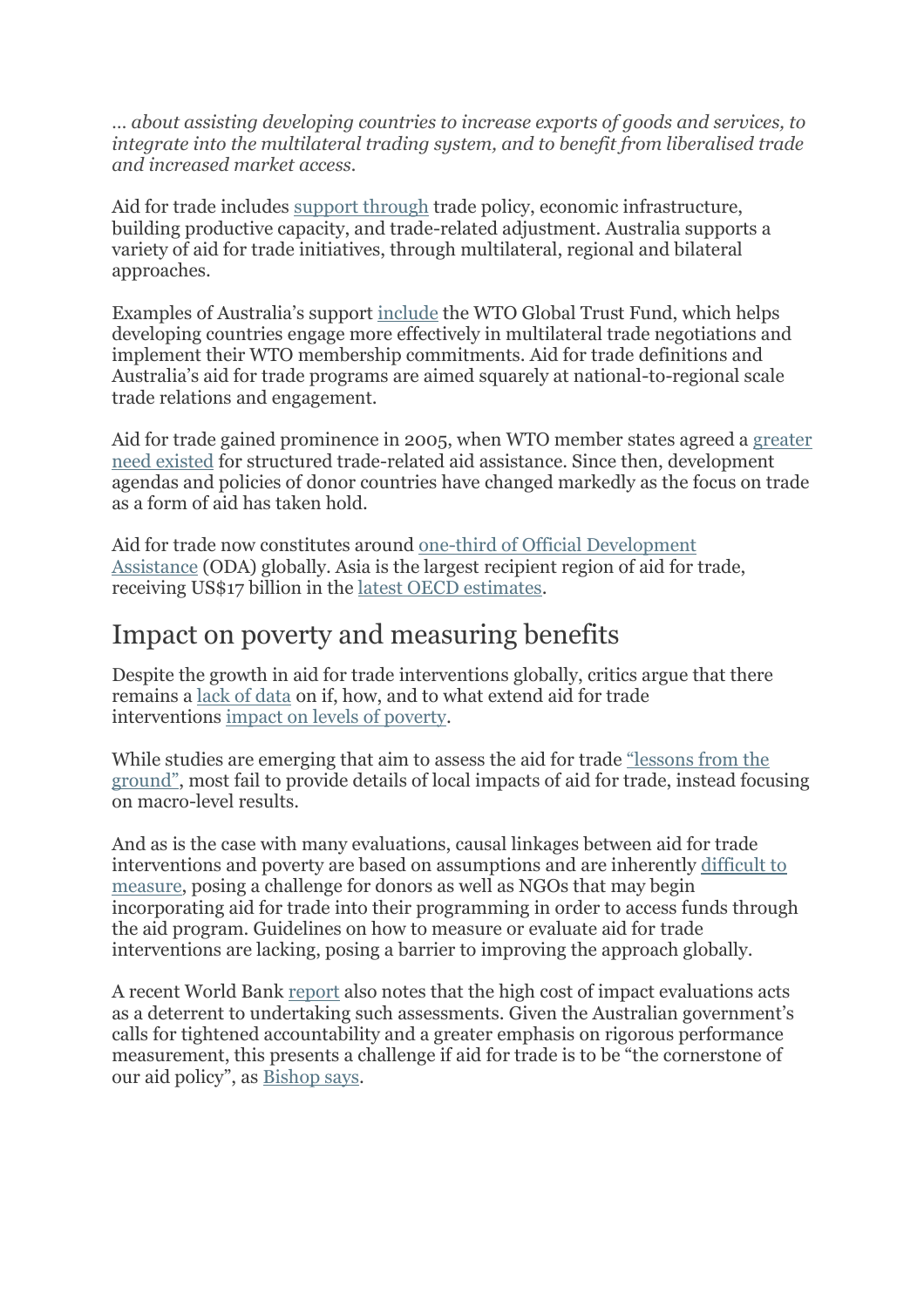

Foreign minister Julie Bishop wants aid for trade to be the 'cornerstone' of Australia's foreign aid policy. AAP/Alan Porritt

## Who stands to benefit and who will miss out?

Aid for trade is aimed at the economically active parts of society, not the poorest ["bottom of the pyramid"](http://papers.ssrn.com/sol3/papers.cfm?abstract_id=2193938) population who remain outside the formal economic sector – for example, a family living a subsistence lifestyle in a remote island of Vanuatu.

For this reason, NGOs, whose work is often at the community level, [are wary](https://www.devex.com/news/is-aid-for-trade-the-way-to-go-for-australian-oda-82712) of whether or not macro-scale trade interventions will provide benefits to people living in poverty.

Issues of gender also arise in discussions around the benefits of aid for trade. Women in developing countries contribute significantly to the labour force while often remaining outside the formal economic institutions, and therefore do [not benefit](https://www.devex.com/news/is-aid-for-trade-the-way-to-go-for-australian-oda-82712)  [from trade policy.](https://www.devex.com/news/is-aid-for-trade-the-way-to-go-for-australian-oda-82712) A 2011 World Bank [study](https://openknowledge.worldbank.org/handle/10986/10086) investigated this issue, providing suggestions of how aid for trade can target entry points that allow for gender equal opportunities for trade, studies and policies.

[Other studies](http://ideas.repec.org/p/zbw/gdec05/3481.html) also consider issues of gender inequality and trade. However, identifying ways to address these complex, often culturally embedded biases remains a challenge, with simple fixes such as trade sanctions [proving ineffective.](http://ideas.repec.org/p/zbw/gdec05/3481.html)

Proponents of aid for trade argue that if done effectively, the approach can raise government revenue, allowing domestic service delivery and social policies for health, education and basic infrastructure to improve. However, there remains a <u>lack</u>